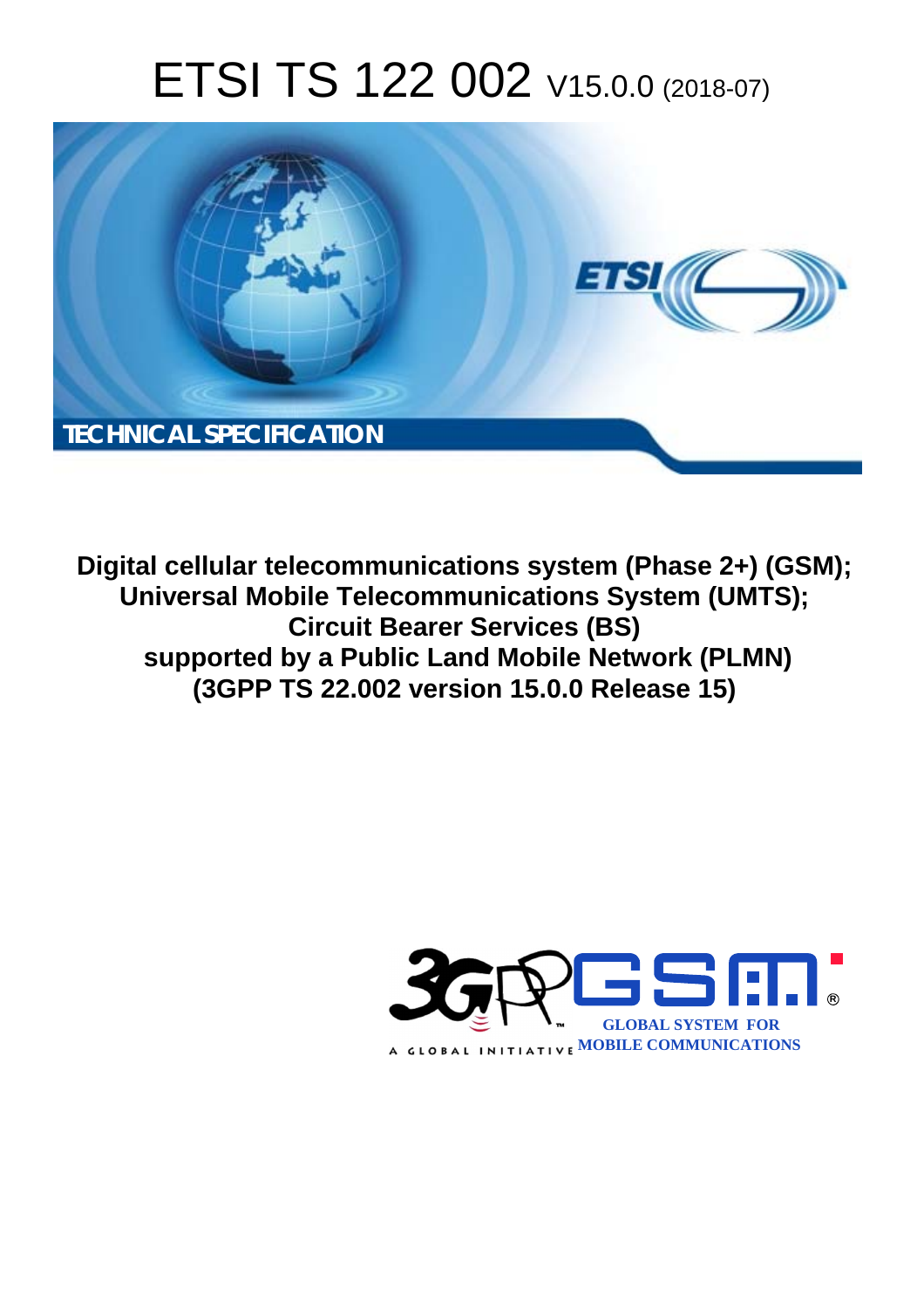Reference RTS/TSGS-0122002vf00

> Keywords GSM,UMTS

#### *ETSI*

#### 650 Route des Lucioles F-06921 Sophia Antipolis Cedex - FRANCE

Tel.: +33 4 92 94 42 00 Fax: +33 4 93 65 47 16

Siret N° 348 623 562 00017 - NAF 742 C Association à but non lucratif enregistrée à la Sous-Préfecture de Grasse (06) N° 7803/88

#### *Important notice*

The present document can be downloaded from: <http://www.etsi.org/standards-search>

The present document may be made available in electronic versions and/or in print. The content of any electronic and/or print versions of the present document shall not be modified without the prior written authorization of ETSI. In case of any existing or perceived difference in contents between such versions and/or in print, the only prevailing document is the print of the Portable Document Format (PDF) version kept on a specific network drive within ETSI Secretariat.

Users of the present document should be aware that the document may be subject to revision or change of status. Information on the current status of this and other ETSI documents is available at <https://portal.etsi.org/TB/ETSIDeliverableStatus.aspx>

If you find errors in the present document, please send your comment to one of the following services: <https://portal.etsi.org/People/CommiteeSupportStaff.aspx>

#### *Copyright Notification*

No part may be reproduced or utilized in any form or by any means, electronic or mechanical, including photocopying and microfilm except as authorized by written permission of ETSI. The content of the PDF version shall not be modified without the written authorization of ETSI. The copyright and the foregoing restriction extend to reproduction in all media.

> © ETSI 2018. All rights reserved.

**DECT**TM, **PLUGTESTS**TM, **UMTS**TM and the ETSI logo are trademarks of ETSI registered for the benefit of its Members. **3GPP**TM and **LTE**TM are trademarks of ETSI registered for the benefit of its Members and of the 3GPP Organizational Partners. **oneM2M** logo is protected for the benefit of its Members.

**GSM**® and the GSM logo are trademarks registered and owned by the GSM Association.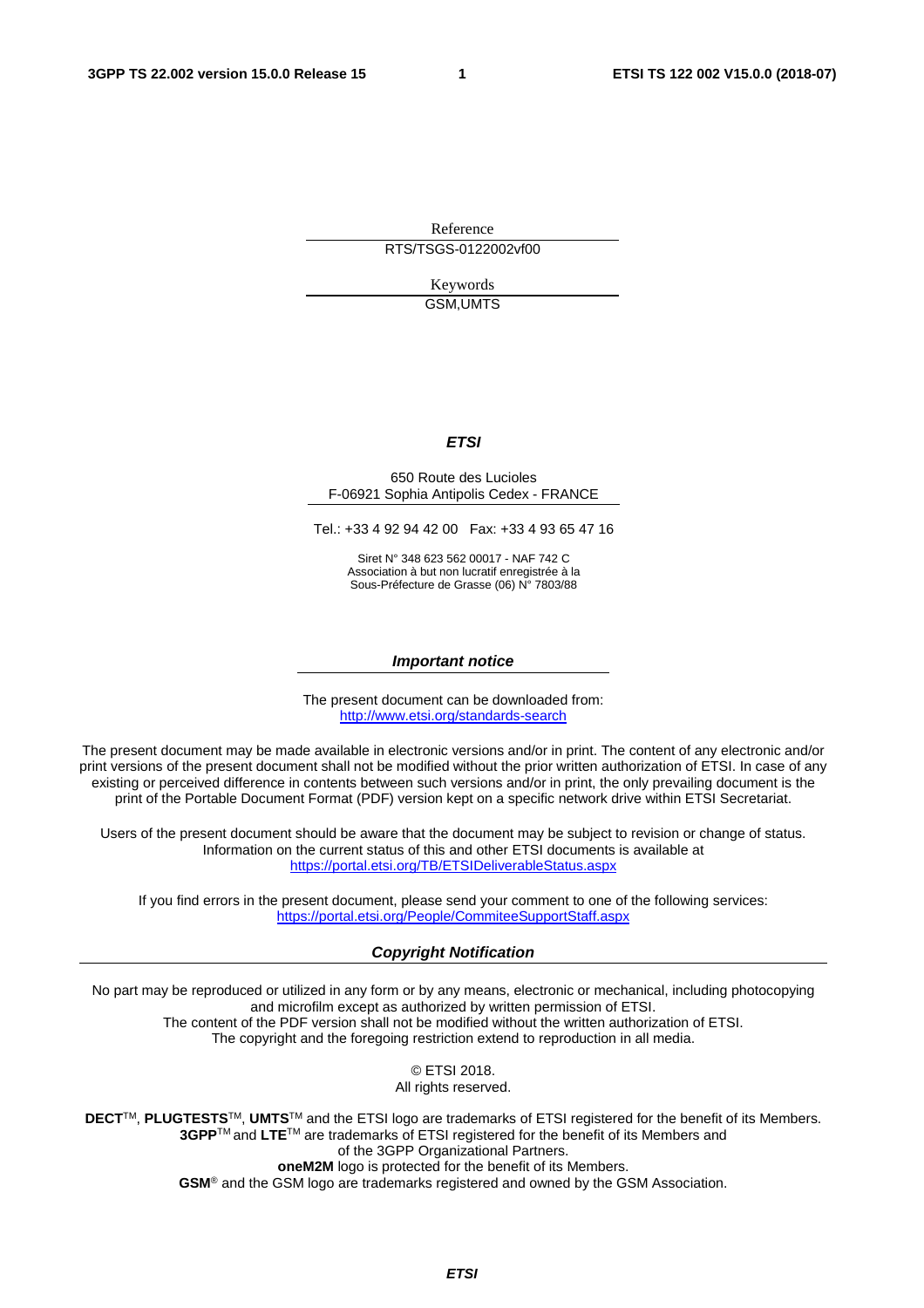## Intellectual Property Rights

#### Essential patents

IPRs essential or potentially essential to normative deliverables may have been declared to ETSI. The information pertaining to these essential IPRs, if any, is publicly available for **ETSI members and non-members**, and can be found in ETSI SR 000 314: *"Intellectual Property Rights (IPRs); Essential, or potentially Essential, IPRs notified to ETSI in respect of ETSI standards"*, which is available from the ETSI Secretariat. Latest updates are available on the ETSI Web server ([https://ipr.etsi.org/\)](https://ipr.etsi.org/).

Pursuant to the ETSI IPR Policy, no investigation, including IPR searches, has been carried out by ETSI. No guarantee can be given as to the existence of other IPRs not referenced in ETSI SR 000 314 (or the updates on the ETSI Web server) which are, or may be, or may become, essential to the present document.

#### **Trademarks**

The present document may include trademarks and/or tradenames which are asserted and/or registered by their owners. ETSI claims no ownership of these except for any which are indicated as being the property of ETSI, and conveys no right to use or reproduce any trademark and/or tradename. Mention of those trademarks in the present document does not constitute an endorsement by ETSI of products, services or organizations associated with those trademarks.

## Foreword

This Technical Specification (TS) has been produced by ETSI 3rd Generation Partnership Project (3GPP).

The present document may refer to technical specifications or reports using their 3GPP identities, UMTS identities or GSM identities. These should be interpreted as being references to the corresponding ETSI deliverables.

The cross reference between GSM, UMTS, 3GPP and ETSI identities can be found under [http://webapp.etsi.org/key/queryform.asp.](http://webapp.etsi.org/key/queryform.asp)

## Modal verbs terminology

In the present document "**shall**", "**shall not**", "**should**", "**should not**", "**may**", "**need not**", "**will**", "**will not**", "**can**" and "**cannot**" are to be interpreted as described in clause 3.2 of the [ETSI Drafting Rules](https://portal.etsi.org/Services/editHelp!/Howtostart/ETSIDraftingRules.aspx) (Verbal forms for the expression of provisions).

"**must**" and "**must not**" are **NOT** allowed in ETSI deliverables except when used in direct citation.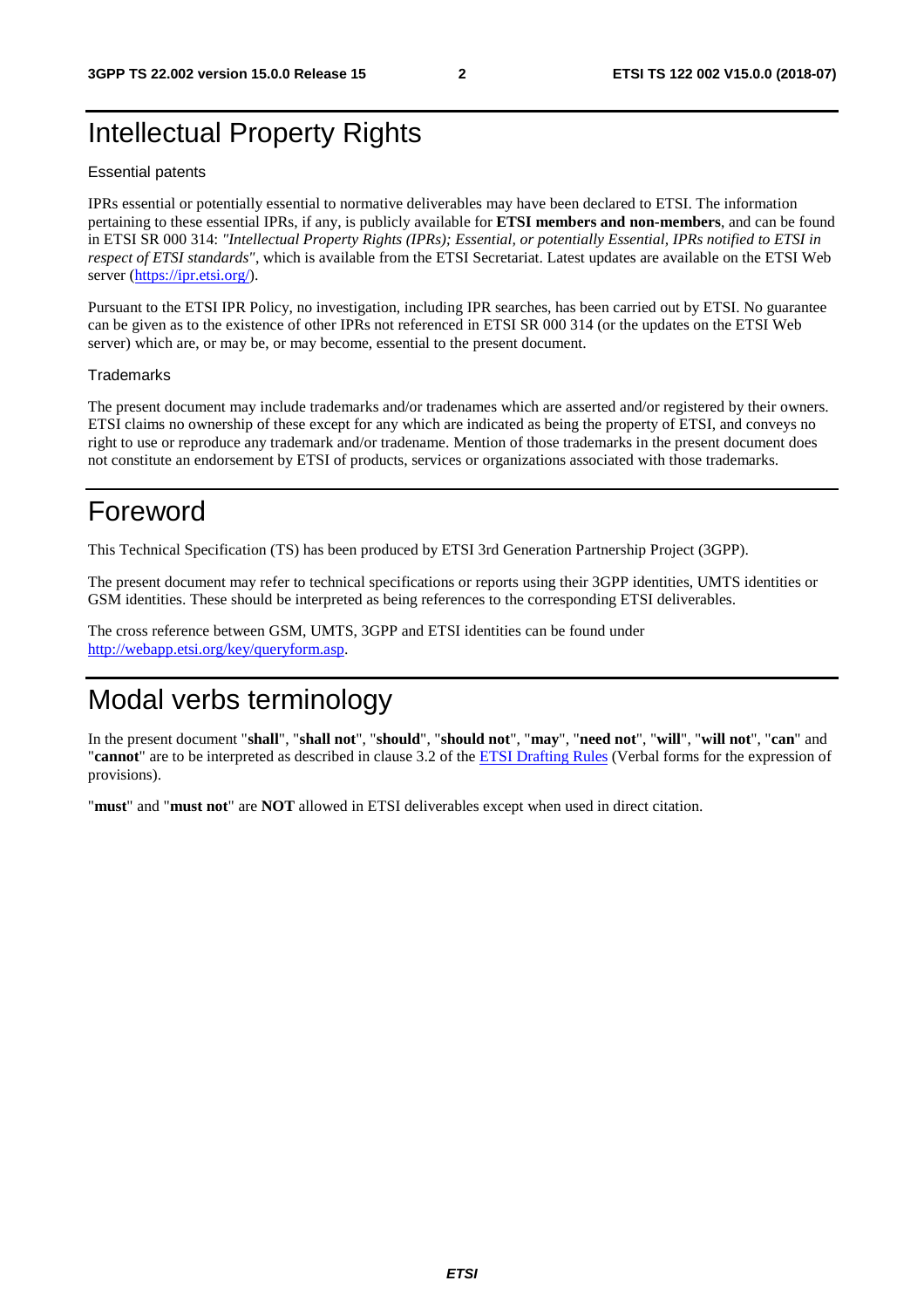$\mathbf{3}$ 

# Contents

| $\boldsymbol{0}$<br>0.1<br>0.2                   |  |
|--------------------------------------------------|--|
| 1                                                |  |
| 2                                                |  |
| 3<br>3.1<br>3.1.1<br>3.1.1.1<br>3.1.1.1.1        |  |
| 3.1.1.1.2<br>3.1.1.2                             |  |
| 3.1.1.2.1<br>3.1.1.2.2<br>3.1.1.2.3<br>3.1.1.2.4 |  |
| 3.1.2                                            |  |
| 3.1.2.1<br>3.1.2.1.1<br>3.1.2.1.2<br>3.1.2.1.3   |  |
| <b>Annex A (informative):</b>                    |  |
|                                                  |  |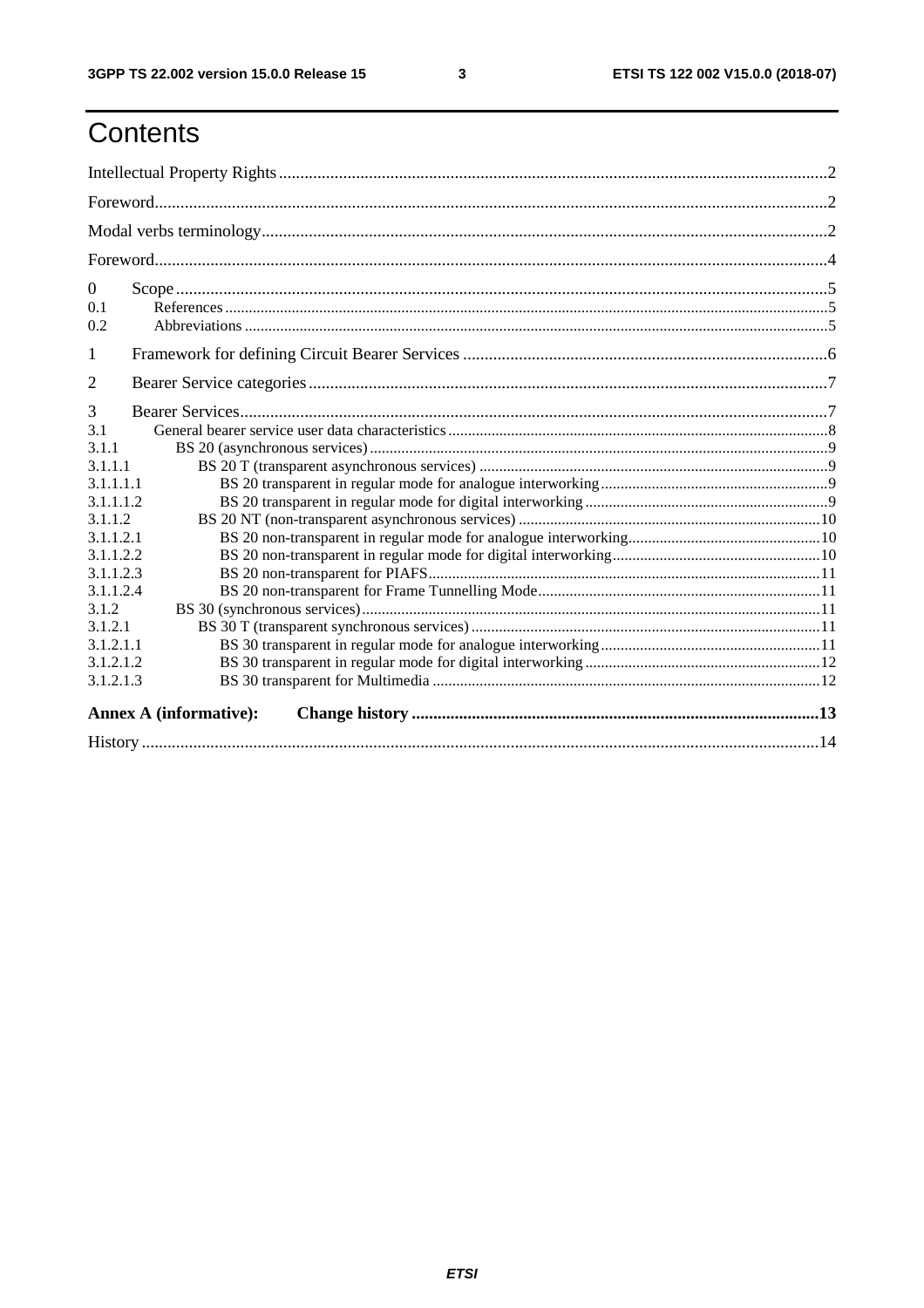# Foreword

This Technical Specification has been produced by the 3GPP.

The contents of the present document are subject to continuing work within the TSG and may change following formal TSG approval. Should the TSG modify the contents of the present document, it will be re-released by the TSG with an identifying change of release date and an increase in version number as follows:

Version x.y.z

where:

- x the first digit:
	- 1 presented to TSG for information;
	- 2 presented to TSG for approval;
	- 3 or greater indicates TSG approved document under change control.
- y the second digit is incremented for all changes of substance, i.e. technical enhancements, corrections, updates, etc.
- z the third digit is incremented when editorial only changes have been incorporated in the document.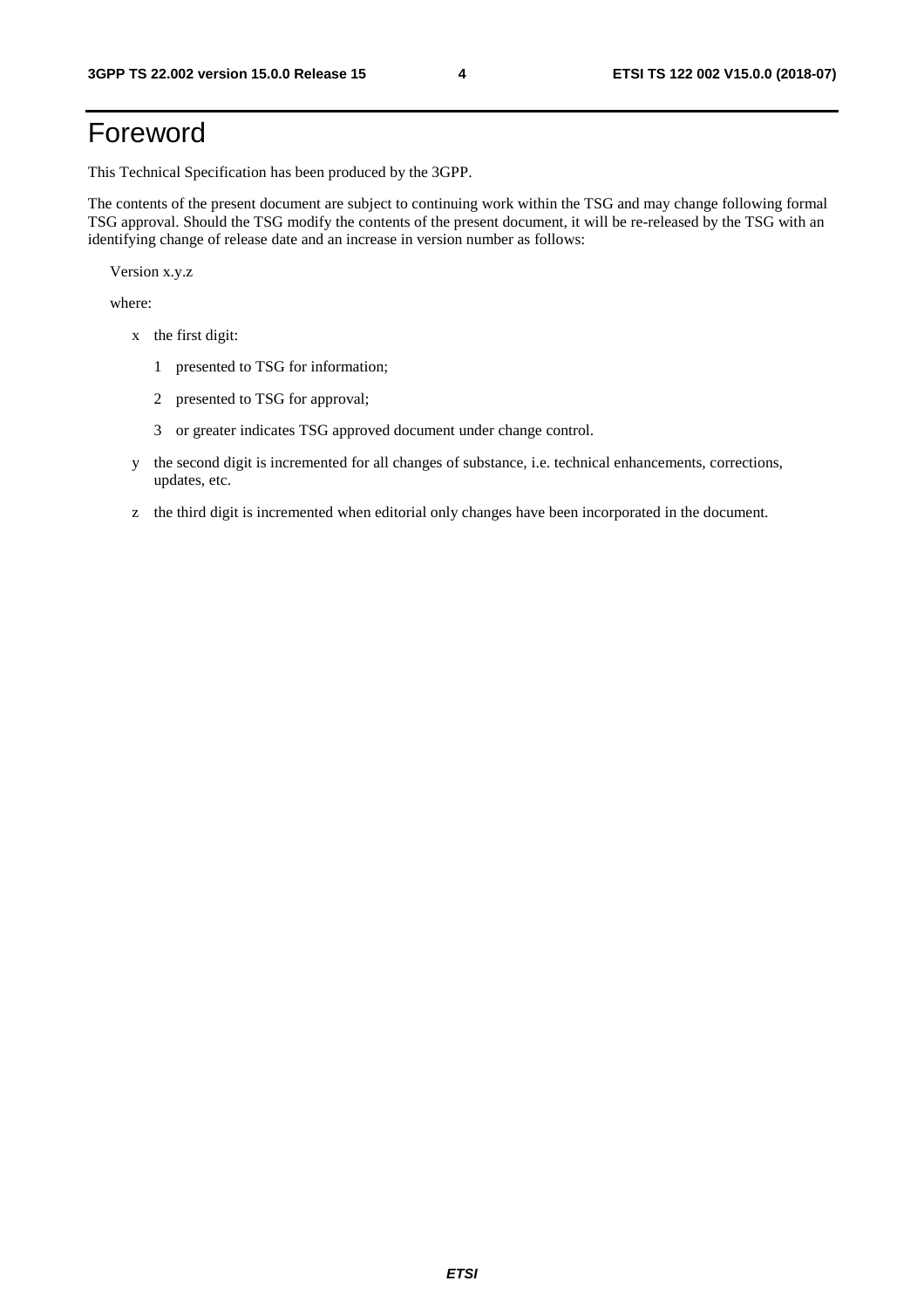## 0 Scope

The present document defines a set of Circuit Bearer Services to be provided to PLMN subscribers by a PLMN itself and in connection with other networks. This TS should also be used as a reference for defining the corresponding required mobile network capabilities.

### 0.1 References

The following documents contain provisions which, through reference in this text, constitute provisions of the present document.

- References are either specific (identified by date of publication, edition number, version number, etc.) or non-specific.
- For a specific reference, subsequent revisions do not apply.
- For a non-specific reference, the latest version applies. In the case of a reference to a 3GPP document (including a GSM document), a non-specific reference implicitly refers to the latest version of that document *in the same Release as the present document*.
- [1] TS 41.004: "Digital cellular telecommunications system (Phase 2+); Abbreviations and acronyms".
- [2] TS 22.001: " Principles of circuit telecommunication services supported by a GSM Public Land Mobile Network (PLMN)".
- [3] TS 22.004: " General on supplementary services".
- [4] TS 27.001: " General on Terminal Adaptation Functions (TAF) for Mobile Stations (MS)".
- [5] TS 27.002: " Terminal Adaptation Functions (TAF) for services using asynchronous bearer capabilities".
- [6] TS 27.003: " Terminal Adaptation Functions (TAF) for services using synchronous bearer capabilities".
- [7] TS 27.005: "Use of Data Terminal Equipment Data Circuit terminating Equipment (DTE DCE) interface for Short Message Service (SMS) and Cell Broadcast Service (CBS)".
- [8] TS 29.002: " Mobile Application Part (MAP) specification".
- [9] TS 29.007: "General requirements on interworking between the Public Land Mobile Network (PLMN) and the Integrated Services Digital Network (ISDN) or Public Switched Telephone Network (PSTN)".
- [10] TS 29.010: " Information element mapping between Mobile Station Base Station System and BSS - Mobile-services Switching Centre (MS - BSS - MSC) Signalling procedures and the Mobile Application Part (MAP)".
- [11] TS 29.011: " Signalling interworking for supplementary services".
- [12] ITU-T Recommendation V.120: "Support by an ISDN of data terminal equipments with V-series type interface with provision for statistical multiplexing".
- [13] TR 21.905: "Vocabulary for 3GPP Specifications"

### 0.2 Abbreviations

Abbreviations used in this TS are listed in TS 41.004 [1] and TR 21.905 [13].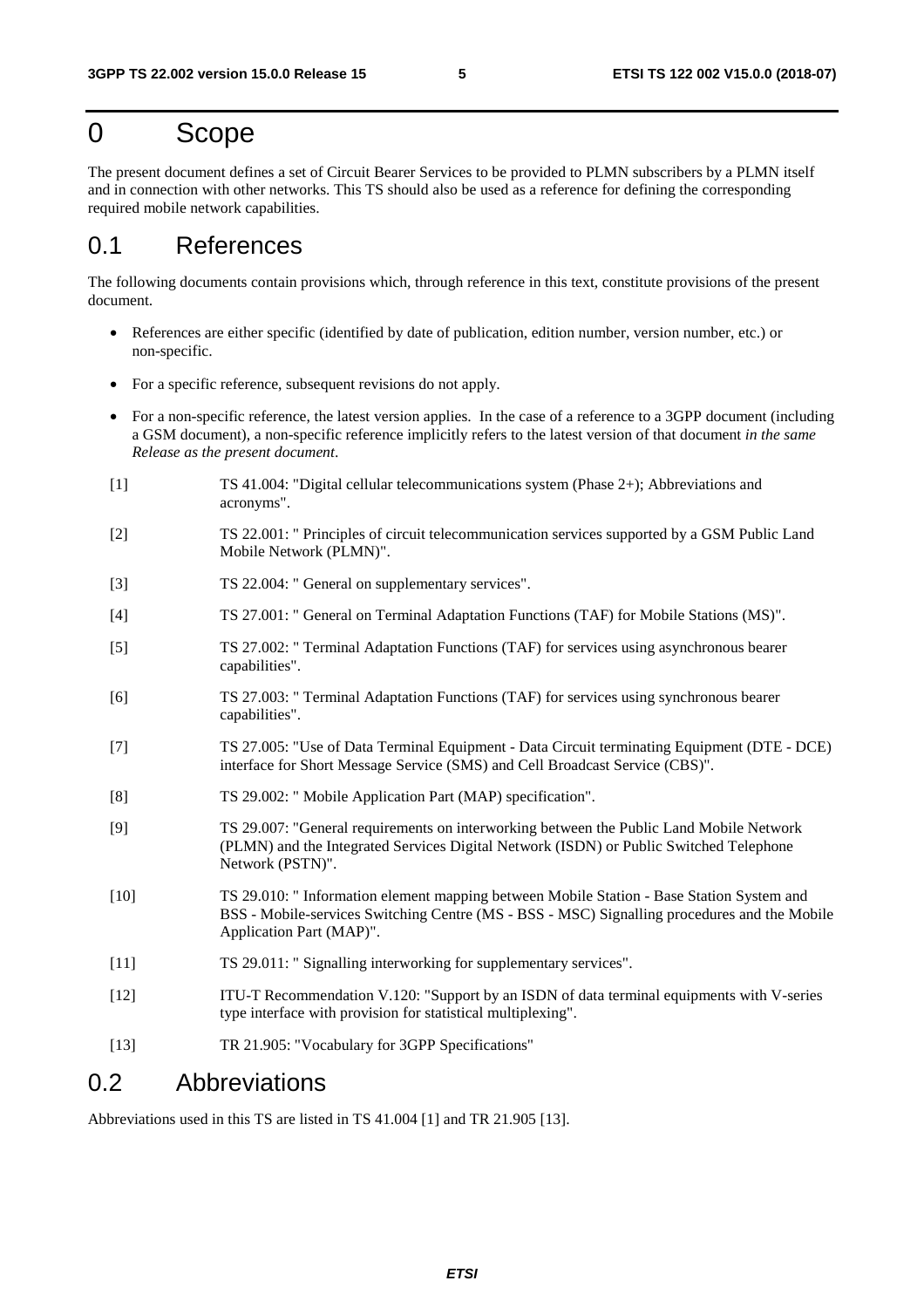# 1 Framework for defining Circuit Bearer Services

Bearer Services are described by attributes, which are intended to be independent. These attributes are described and defined in TS 22.001 [2]. They are grouped into four categories:

- i) Information transfer attributes, which characterize the network capabilities for transferring information from a user access point in a PLMN to a user access point in another network. (Refer to TS 22.001 [2] ).
- ii) Access attributes, which describe the means for accessing network functions or facilities as seen at the access point in the PLMN (see TS 22.001 [2]).
- iii) Interworking attributes, which describe properties of the terminating network and its access point. The terminating network may include another PLMN or the originating PLMN.
- iv) General attributes, which deal with the service in general.

Figure 1 shows the relation between the groups of attributes and their fields of applicability.



- NOTE 1: A transit network may not exist for a Bearer Service.
- NOTE 2: Communication may be established from either end.
- NOTE 3: The information transfer and access attributes of a Bearer Service relate to a direct peer-to-peer communication of:
	- TE to TE:
	- TE to a network gateway (supporting, for example, PSTN interworking); or
	- network gateway to a TE.

#### **Figure 1: Relation between the groups of attributes and fields of applicability**

The following table lists the individual attributes in each of the four groups. The Bearer Service definitions in this specification are based on the "Minimal Set" of attributes.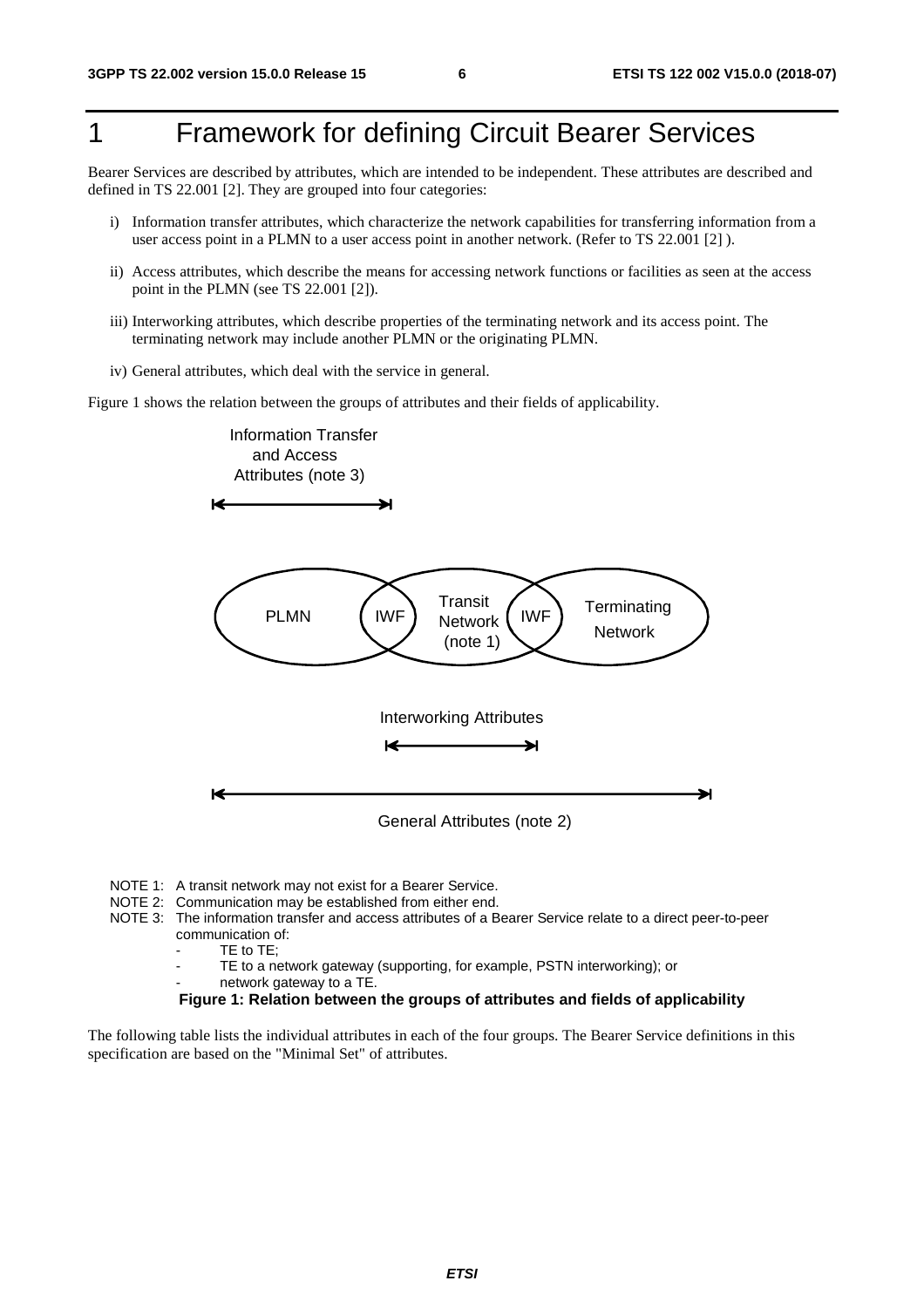**Minimal**

|                                        | міпітаі    |
|----------------------------------------|------------|
|                                        | <b>Set</b> |
| <b>Information Transfer Attributes</b> |            |
| <b>Information Transfer Mode</b>       | X          |
| <b>Information Transfer Rate</b>       |            |
| Information Transfer Capability        | x          |
| Establishment of Communication         | x          |
| Symmetry                               | X          |
| Communication Configuration            | x          |
| Data Compression                       |            |
| <b>Access Attributes</b>               |            |
| Access Channel and Rate                |            |
| Signalling Access Protocols            |            |
| Information Access Protocols           |            |
| Information Access Structure           | x          |
| Information Access Rate                |            |
| Interworking Attributes                |            |
| <b>General Attributes</b>              |            |
| <b>Supplementary Services Provided</b> |            |
| <b>Quality of Service</b>              | X          |
| Operational and Commercial             |            |
|                                        |            |

| Table 1: List of Bearer Service attributes |
|--------------------------------------------|
|--------------------------------------------|

Attributes that are not part of the minimal set provide further technical detail and are required to fully define the use of each Bearer Service.

See specifications [4], [5], [6], [7] for information about the Signalling Access Protocols, Information Access Protocols and related access attributes.

Supplementary services are defined in TS 22.004 [3].

Intercommunication is required with services in the PSTN, ISDN and other PLMNs. The capabilities that describe the Interworking Attributes are described in specifications [8] to [9] and [15].

# 2 Bearer Service categories

All Bearer Service categories provide information transfer between the reference points and allow the use of sub-rate information streams which are rate-adapted.

The Bearer Services can be grouped into the following categories:

Unrestricted Digital Information (UDI);

Provides the transfer of unrestricted digital information.

- 3,1 kHz (External to the PLMN);

 Used to select a "3,1 kHz audio" interworking function at the MSC. This service category is used when interworking with the ISDN or PSTN "3,1 kHz audio" service and includes the capability to select a modem at the interworking function. "External to the PLMN" indicates that the "3,1 kHz audio" service is only used outside of the PLMN, in the ISDN/PSTN. The connection within the PLMN, user access point to the interworking function, is an unrestricted digital connection.

## 3 Bearer Services

This clause provides a list of the existing Bearer Services and indicates the values for each attribute in the minimal set.

The following attributes have the same value for all Bearer Services. Their values are as follows:

| <b>Information Transfer Mode:</b> | "Circuit":               |
|-----------------------------------|--------------------------|
| Information Transfer Rate:        | Not applicable (note 1); |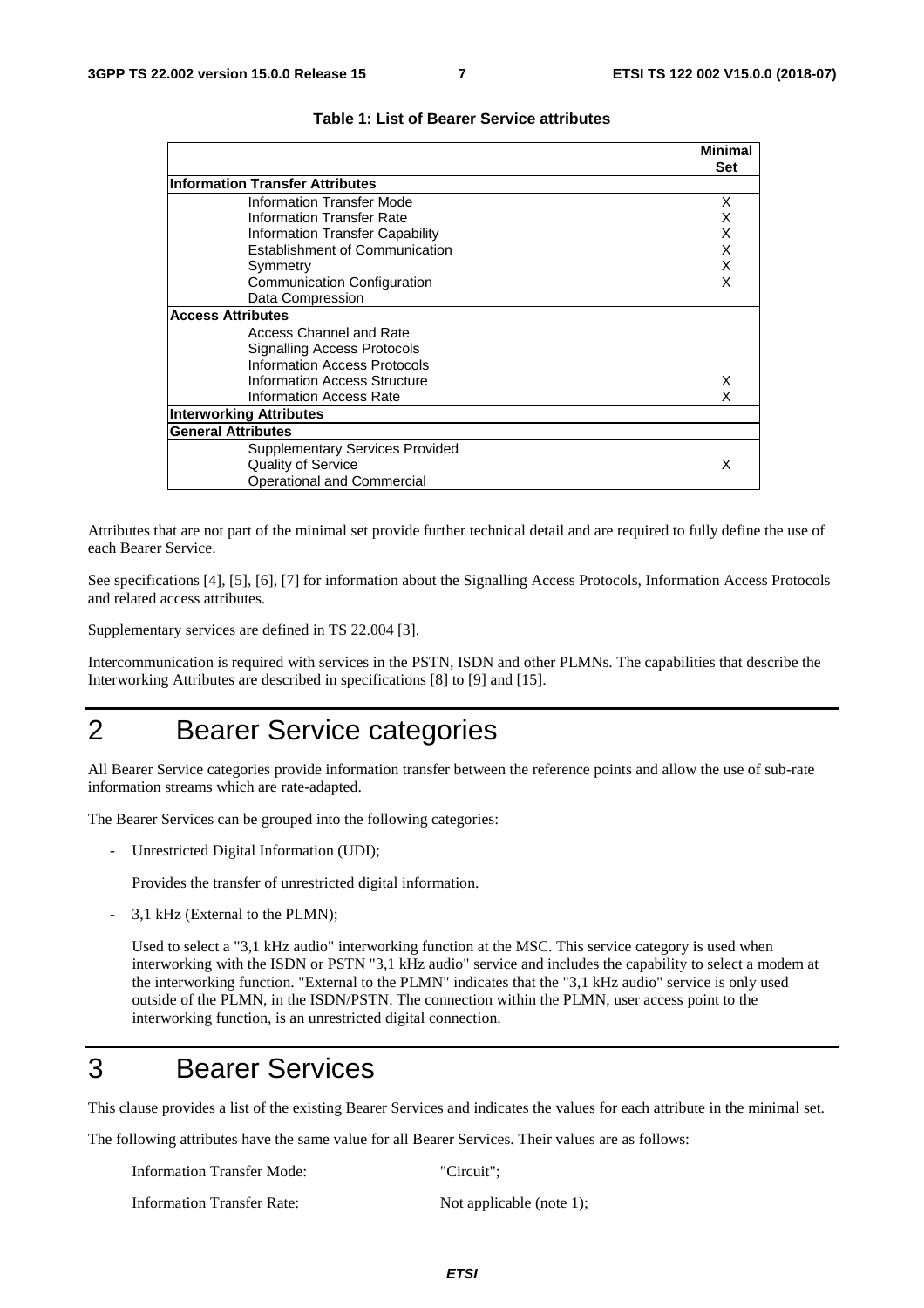| <b>Establishment of Communication:</b> | "Demand":                   |
|----------------------------------------|-----------------------------|
| Symmetry:                              | "Bi-directional Symmetric"; |
| <b>Communication Configuration:</b>    | "Point to point".           |

NOTE 1: The Information Transfer Rate attribute is not applicable because it depends on the reference point assumed in the PLMN, transit or terminating network.

All asynchronous NT Bearer Services may support data compression to enhance user data throughput.

NT Bearer Services 20 may support V.120 interworking, enabling data terminals connected to an UE to interwork with V.120 [12] terminal adapters on the ISDN as shown in the figure 2 below.



**Figure 2: Model of V.120 Interworking** 

Table 2 contains the list of the Bearer Services and the values for the remaining attributes in the minimal set.

#### **Table 2**

| <b>Bearer</b><br><b>Service</b><br><b>Number</b> | <b>Bearer Service</b><br><b>Name</b>               | <b>Access</b><br><b>Structure</b>                                                                        | <b>Access Rate</b> | <b>Information</b><br><b>Transfer</b><br><b>Capability</b> | <b>QOS Attribute</b> | <b>Notes</b> |  |  |  |  |  |
|--------------------------------------------------|----------------------------------------------------|----------------------------------------------------------------------------------------------------------|--------------------|------------------------------------------------------------|----------------------|--------------|--|--|--|--|--|
| 20                                               | Asynchronous<br>General Bearer<br>Service          | Asynch                                                                                                   | note 1             | 3.1 kHz . UDI.<br><b>RDI</b>                               | INT / T              |              |  |  |  |  |  |
| 30                                               | Synchronous General Synch<br><b>Bearer Service</b> |                                                                                                          | note 1             | 3.1 kHz, UDI,<br>IRDI                                      |                      |              |  |  |  |  |  |
| Note 1:                                          |                                                    | This General Bearer is independent of any nominal rate. It is elaborated in more detail in subclause 3.1 |                    |                                                            |                      |              |  |  |  |  |  |

### 3.1 General bearer service user data characteristics

The tables below describe the characteristics of the General Bearer Services. The indicated fixed network user rates are possible, but support of General Bearer Service does not imply support of all rates.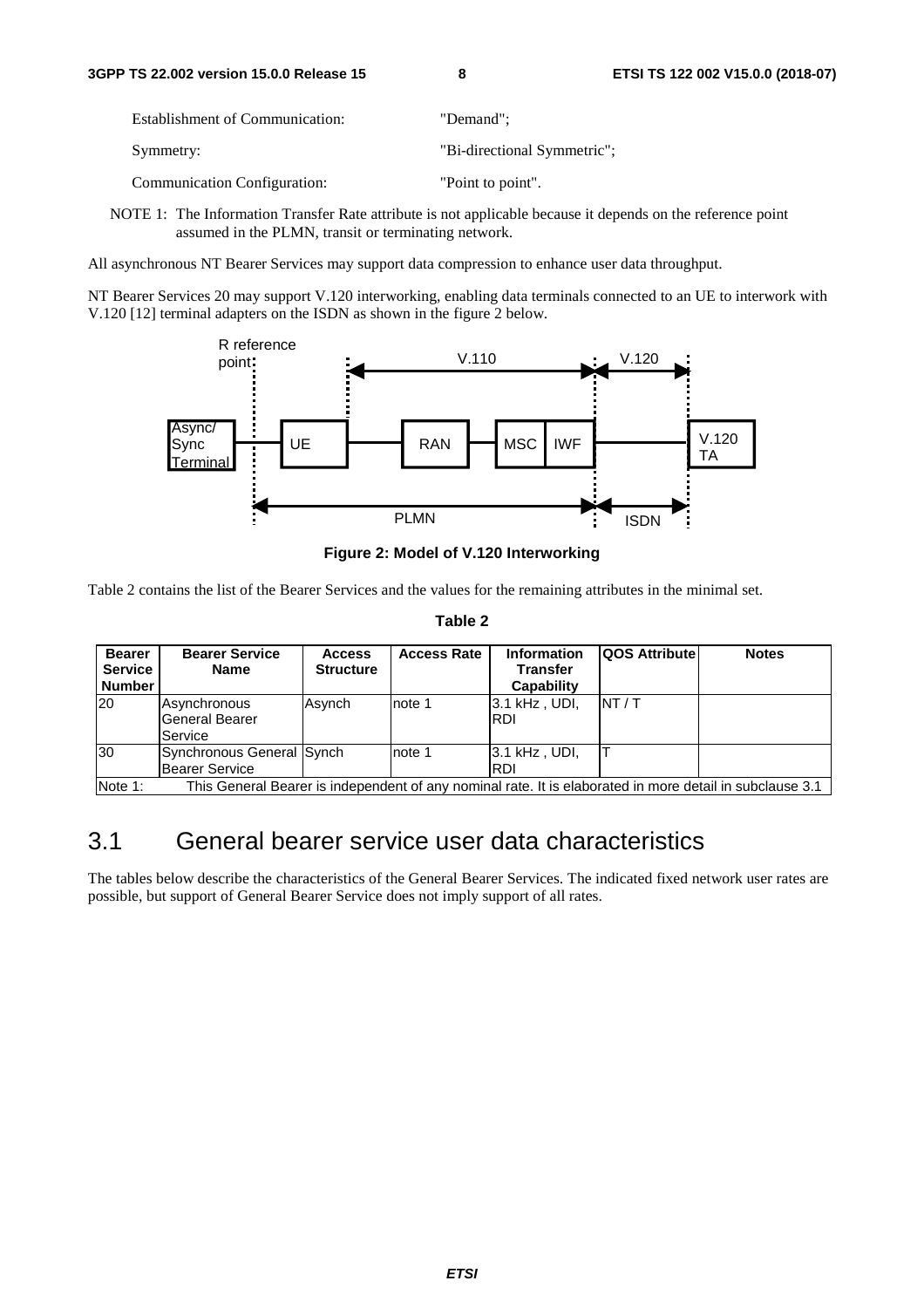### 3.1.1 BS 20 (asynchronous services)

- 3.1.1.1 BS 20 T (transparent asynchronous services)
- 3.1.1.1.1 BS 20 transparent in regular mode for analogue interworking

| <b>Fixed</b><br><b>Network</b><br>User<br>Rate | <b>Access</b><br><b>Structure</b> | <b>Information</b><br>Transfer<br>Capability | Rate<br><b>Adaptation</b> | QoS<br>attributes | <b>UTRAN</b> | <b>GERAN lu</b><br>mode  | <b>GERAN</b><br>A/Gb mode | <b>Notes</b> |
|------------------------------------------------|-----------------------------------|----------------------------------------------|---------------------------|-------------------|--------------|--------------------------|---------------------------|--------------|
| $0.3$ kbit/s                                   | Asynch                            | 3,1 kHz                                      |                           | $\mathbf \tau$    |              |                          | Supported                 |              |
| $1.2$ kbit/s                                   | Asynch                            | $3.1$ kHz                                    |                           | Т                 |              | ٠                        | Supported                 |              |
| 2.4 kbit/s                                     | Asynch                            | 3.1 kHz                                      | ٠                         | $\mathbf \tau$    |              | $\blacksquare$           | Supported                 |              |
| 4.8 kbit/s                                     | Asynch                            | 3.1 kHz                                      |                           | $\mathbf \tau$    |              | ٠                        | Supported                 |              |
| 9.6 kbit/s                                     | Asynch                            | 3,1 kHz                                      | ٠                         | $\mathbf \tau$    |              | $\overline{\phantom{0}}$ | Supported                 |              |
| 14.4<br>kbit/s                                 | Asynch                            | 3.1 kHz                                      |                           | т                 |              |                          | Supported                 |              |
| 19.2<br>kbit/s                                 | Asynch                            | 3.1 kHz                                      |                           | т                 |              |                          | Supported                 |              |
| 28.8<br>kbit/s                                 | Asynch                            | 3,1 kHz                                      |                           | $\mathsf{T}$      | Supported    | Supported                | Supported                 |              |

### 3.1.1.1.2 BS 20 transparent in regular mode for digital interworking

| <b>Fixed</b><br><b>Network</b><br>User | <b>Access</b><br><b>Structure</b> | <b>Information</b><br>Transfer<br><b>Capability</b> | Rate<br><b>Adaptation</b> | QoS<br><b>Attribute</b> | <b>UTRAN</b> | <b>GERAN lu</b><br>mode | <b>GERAN</b><br>A/Gb mode | <b>Notes</b> |
|----------------------------------------|-----------------------------------|-----------------------------------------------------|---------------------------|-------------------------|--------------|-------------------------|---------------------------|--------------|
| Rate<br>$0.3$ kbit/s                   | Asynch                            | UDI                                                 | V.110                     | $\mathbf{r}$            |              | $\blacksquare$          | Supported                 |              |
| $1.2$ kbit/s                           | Asynch                            | <b>UDI</b>                                          | V.110                     | ᠇                       |              |                         | Supported                 |              |
| 2.4 kbit/s                             | Asynch                            | <b>UDI</b>                                          | V.110                     | ᠇                       |              | ۰                       | Supported                 |              |
| 4.8 kbit/s                             | Asynch                            | UDI                                                 | V.110                     | ÷                       |              | -                       | Supported                 |              |
| 9.6 kbit/s                             | Asynch                            | <b>UDI</b>                                          | V.110                     | ᠇                       |              | ۰                       | Supported                 |              |
| 14.4<br>kbit/s                         | Asynch                            | <b>UDI</b>                                          | V.110                     | ᠇                       |              |                         | Supported                 |              |
| 19.2<br>kbit/s                         | Asynch                            | UDI                                                 | V.110                     | $\mathbf{r}$            |              |                         | Supported                 |              |
| 28.8<br>kbit/s                         | Asynch                            | UDI                                                 | V.110                     | $\mathbf{r}$            |              |                         | Supported                 |              |
| 38.4<br>kbit/s                         | Asynch                            | UDI                                                 | V.110                     | $\mathbf{r}$            |              |                         | Supported                 |              |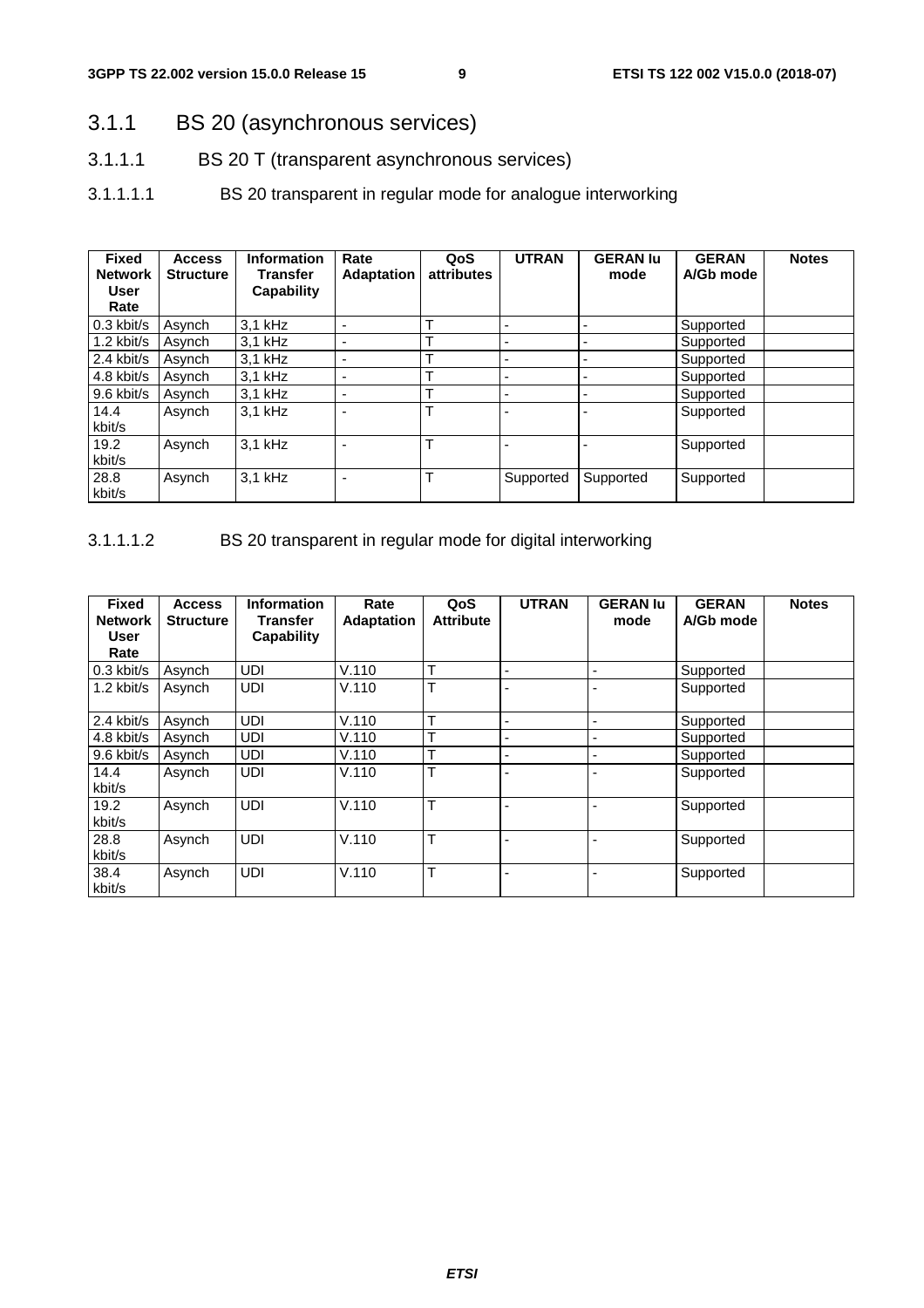### 3.1.1.2 BS 20 NT (non-transparent asynchronous services)

3.1.1.2.1 BS 20 non-transparent in regular mode for analogue interworking

| <b>Fixed</b><br><b>Network</b><br>User Rate | <b>Access</b><br><b>Structure</b> | <b>Information</b><br>Transfer<br>Capability | Rate<br><b>Adaptation</b> | QoS<br><b>attributes</b> | <b>UTRAN</b> | <b>GERAN lu</b><br>mode | <b>GERAN</b><br>A/Gb mode | <b>Note</b> |
|---------------------------------------------|-----------------------------------|----------------------------------------------|---------------------------|--------------------------|--------------|-------------------------|---------------------------|-------------|
| $0.3$ kbit/s                                | Asvnch                            | $3.1$ kHz                                    |                           | <b>NT</b>                | Supported    | Supported               | Supported                 | Note 2      |
| $1.2$ kbit/s                                | Asvnch                            | 3.1 kHz                                      |                           | NT                       | Supported    | Supported               | Supported                 | Note 2      |
| 2.4 kbit/s                                  | Asvnch                            | $3.1$ kHz                                    |                           | NT                       | Supported    | Supported               | Supported                 | Note 2      |
| 4.8 kbit/s                                  | Asynch                            | $3.1$ kHz                                    |                           | <b>NT</b>                | Supported    | Supported               | Supported                 | Note 2      |
| 9.6 kbit/s                                  | Asvnch                            | $3.1$ kHz                                    |                           | <b>NT</b>                | Supported    | Supported               | Supported                 |             |
| 14.4 kbit/s                                 | Asynch                            | $3.1$ kHz                                    |                           | <b>NT</b>                | Supported    | Supported               | Supported                 |             |
| $19.2$ kbit/s                               | Asynch                            | 3.1 kHz                                      |                           | <b>NT</b>                | Supported    | Supported               | Supported                 |             |
| 28.8 kbit/s                                 | Asynch                            | $3.1$ kHz                                    |                           | <b>NT</b>                | Supported    | Supported               | Supported                 |             |
|                                             |                                   |                                              |                           |                          |              |                         |                           |             |
|                                             | Asvnch                            | 3.1 kHz                                      |                           | <b>NT</b>                | Supported    | Supported               | Supported                 | Note 1      |

- NOTE 1: This is used with high speed modems such as V.90 (56kbit/s). Modem type = 'Autobauding Type 1' is selected. FNUR has no meaning in this case.
- NOTE 2: In case of UTRAN and in GERAN Iu mode the FNURs 300, 1200, 2400 and 4800 bit/s towards the fixed network can be provided only with modem type = 'Autobauding Type 1' is selected.
- 3.1.1.2.2 BS 20 non-transparent in regular mode for digital interworking

| <b>Fixed</b><br><b>Network</b><br>User Rate | <b>Access</b><br><b>Structure</b> | <b>Information</b><br>Transfer<br>Capability | Rate<br><b>Adaptation</b> | QoS<br><b>Attribute</b> | <b>UTRAN</b> | <b>GERAN lu</b><br>mode | <b>GERAN</b><br>A/Gb mode | <b>Notes</b> |
|---------------------------------------------|-----------------------------------|----------------------------------------------|---------------------------|-------------------------|--------------|-------------------------|---------------------------|--------------|
| $0.3$ kbit/s                                | Asynch                            | <b>UDI</b>                                   | V.110                     | <b>NT</b>               | Supported    | Supported               | Supported                 | Note 1       |
| $1.2$ kbit/s                                | Asynch                            | <b>UDI</b>                                   | V.110                     | <b>NT</b>               | Supported    | Supported               | Supported                 | Note 1       |
| 2.4 kbit/s                                  | Asvnch                            | <b>UDI</b>                                   | V.110                     | <b>NT</b>               | Supported    | Supported               | Supported                 | Note 1       |
| 4.8 kbit/s                                  | Asynch                            | <b>UDI</b>                                   | V.110                     | <b>NT</b>               | Supported    | Supported               | Supported                 | Note 1       |
| 9.6 kbit/s                                  | Asynch                            | <b>UDI</b>                                   | V.110                     | <b>NT</b>               | Supported    | Supported               | Supported                 |              |
| $14.4$ kbit/s                               | Asynch,                           | UDI                                          | V.110                     | <b>NT</b>               | Supported    | Supported               | Supported                 |              |
| $19.2$ kbit/s                               | Asynch                            | <b>UDI</b>                                   | V.110                     | <b>NT</b>               | Supported    | Supported               | Supported                 |              |
| $28.8$ kbit/s                               | Asvnch                            | <b>UDI</b>                                   | V.110                     | <b>NT</b>               | Supported    | Supported               | Supported                 |              |
| 38.4 kbit/s                                 | Asvnch                            | <b>UDI</b>                                   | V.110                     | <b>NT</b>               | Supported    | Supported               | Supported                 |              |

NOTE 1: In case of UTRAN and in GERAN Iu mode the user rates 300, 1200, 2400 and 4800 bit/s towards the fixed network can be provided only for mobile terminated calls.

| <b>Fixed</b>   | <b>Access</b>    | <b>Information</b> | Rate              | QoS              | <b>UTRAN</b> | <b>GERAN lu</b> | <b>GERAN</b> | <b>Notes</b> |
|----------------|------------------|--------------------|-------------------|------------------|--------------|-----------------|--------------|--------------|
| <b>Network</b> | <b>Structure</b> | Transfer           | <b>Adaptation</b> | <b>Attribute</b> |              | mode            | A/Gb mode    |              |
| User Rate      |                  | Capability         |                   |                  |              |                 |              |              |
| $1.2$ kbit/s   | Asynch           | UDI / RDI          | V.120             | <b>NT</b>        | Supported    | Supported       | Supported    | Note 2       |
| 2.4 kbit/s     | Asynch           | UDI / RDI          | V.120             | <b>NT</b>        | Supported    | Supported       | Supported    | Note 2       |
| 4.8 kbit/s     | Asynch           | UDI / RDI          | V.120             | <b>NT</b>        | Supported    | Supported       | Supported    | Note 2       |
| 9.6 kbit/s     | Asvnch           | UDI / RDI          | V.120             | <b>NT</b>        | Supported    | Supported       | Supported    |              |
| $14.4$ kbit/s  | Asynch           | UDI / RDI          | V.120             | <b>NT</b>        | Supported    | Supported       | Supported    |              |
| $19.2$ kbit/s  | Asvnch           | UDI / RDI          | V.120             | <b>NT</b>        | Supported    | Supported       | Supported    |              |
| 28.8 kbit/s    | Asynch           | UDI / RDI          | V.120             | <b>NT</b>        | Supported    | Supported       | Supported    | Note 1       |
| 38.4 kbit/s    | Asynch           | UDI / RDI          | V.120             | <b>NT</b>        | Supported    | Supported       | Supported    |              |
| 48 kbit/s      | Asvnch           | UDI / RDI          | V.120             | <b>NT</b>        | Supported    | Supported       | Supported    |              |
| 56 kbit/s      | Asynch           | UDI                | V.120             | <b>NT</b>        |              |                 |              |              |

NOTE 1: Requires a new code point in V.120 specification to be defined.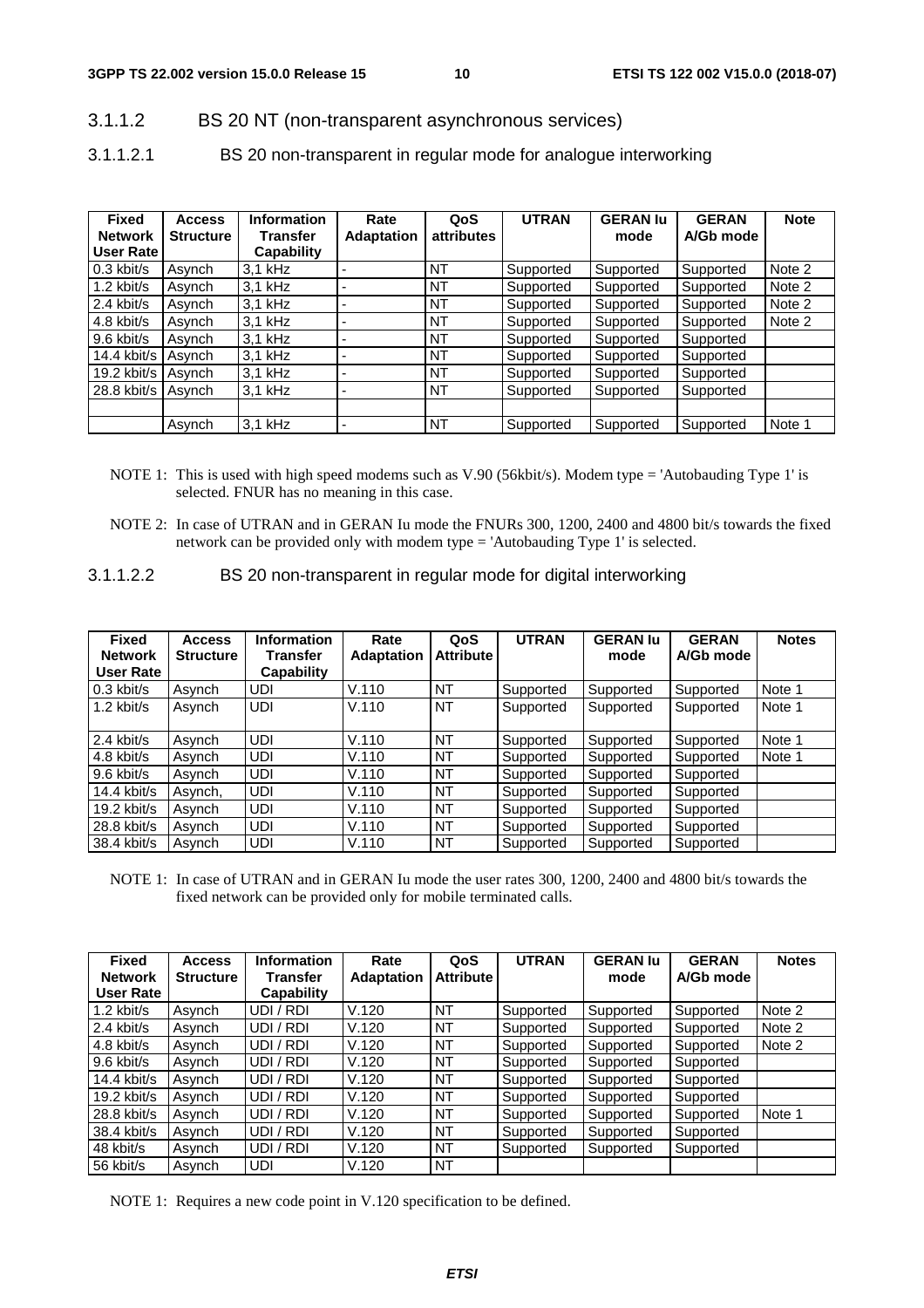#### **3GPP TS 22.002 version 15.0.0 Release 15 11 ETSI TS 122 002 V15.0.0 (2018-07)**

NOTE 2: In case of UTRAN and in GERAN Iu mode the user rates 1200, 2400 and 4800 bit/s toward the fixed network can be provided only for mobile terminated calls.

3.1.1.2.3 BS 20 non-transparent for PIAFS

| Fixed<br><b>Network</b><br>User Rate | <b>Access</b><br><b>Structure</b> | <b>Information</b><br>Transfer<br>Capabilitv | Rate<br>Adaptation | QoS<br><b>Attribute</b> | <b>UTRAN</b> | <b>GERAN lu</b><br>mode  | <b>GERAN</b><br>A/Gb mode | <b>Notes</b> |
|--------------------------------------|-----------------------------------|----------------------------------------------|--------------------|-------------------------|--------------|--------------------------|---------------------------|--------------|
| 32 kbit/s                            | Asvnch                            | UDI                                          | <b>PIAFS</b>       | NT                      | Supported    | $\overline{\phantom{a}}$ | $\overline{\phantom{0}}$  |              |
| 64 kbit/s                            | Asvnch                            | UDI                                          | <b>PIAFS</b>       | ⊥NT                     | Supported    | $\overline{\phantom{0}}$ | -                         |              |

3.1.1.2.4 BS 20 non-transparent for Frame Tunnelling Mode

| <b>Fixed</b><br><b>Network</b><br>User Rate | <b>Access</b><br><b>Structure</b> | <b>Information</b><br><b>Transfer</b><br>Capability | Rate<br><b>Adaptation</b>   | QoS<br><b>Attribute</b> | <b>UTRAN</b> | <b>GERAN lu</b><br>mode | <b>GERAN</b><br>A/Gb mode | <b>Notes</b> |
|---------------------------------------------|-----------------------------------|-----------------------------------------------------|-----------------------------|-------------------------|--------------|-------------------------|---------------------------|--------------|
| 56kbit/s                                    | Asvnch                            | <b>RDI</b>                                          | X.31<br>flag NT<br>stuffina |                         | Supported    | Supported               | Supported                 |              |
| 64 kbit/s                                   | Asvnch                            | <b>UDI</b>                                          | $X.31$ flag<br>stuffina     | NT                      | Supported    | Supported               | Supported                 |              |

### 3.1.2 BS 30 (synchronous services)

3.1.2.1 BS 30 T (transparent synchronous services)

3.1.2.1.1 BS 30 transparent in regular mode for analogue interworking

| <b>Fixed</b><br><b>Network</b><br><b>User Rate</b> | <b>Access</b><br><b>Structure</b> | <b>Information</b><br>Transfer<br>Capability | Rate<br><b>Adaptatio</b><br>n | QoS<br>attributes | <b>UTRAN</b> | <b>GERAN lu</b><br>mode | <b>GERAN</b><br>A/Gb | <b>Notes</b> |
|----------------------------------------------------|-----------------------------------|----------------------------------------------|-------------------------------|-------------------|--------------|-------------------------|----------------------|--------------|
| $1.2$ kbit/s                                       | Synch                             | 3,1 kHz                                      |                               |                   |              |                         | Supported            |              |
| 2.4 kbit/s                                         | Synch                             | 3,1 kHz                                      |                               |                   |              |                         | Supported            |              |
| 4.8 kbit/s                                         | Synch                             | 3,1 kHz                                      |                               |                   |              |                         | Supported            |              |
| 9.6 kbit/s                                         | Synch                             | 3,1 kHz                                      |                               |                   |              |                         | Supported            |              |
| 14.4 kbit/s                                        | Synch                             | 3,1 kHz                                      |                               |                   |              |                         | Supported            |              |
| $19.2$ kbit/s                                      | Synch                             | 3,1 kHz                                      |                               |                   |              |                         | Supported            |              |
| 28.8 kbit/s                                        | Svnch                             | 3,1 kHz                                      |                               |                   | Supported    | Supported               | Supported            |              |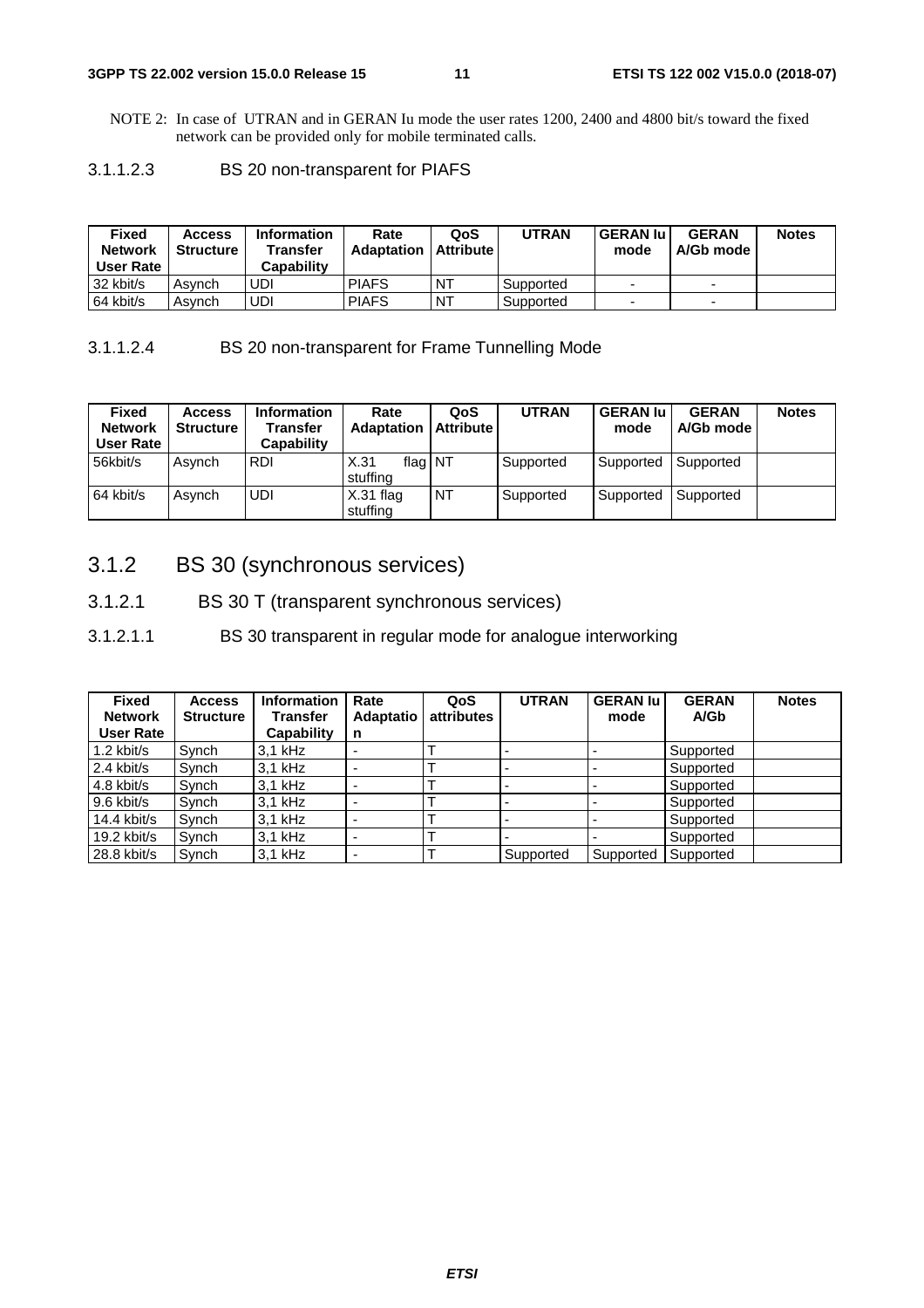| <b>Fixed</b><br><b>Network</b><br><b>User Rate</b> | <b>Access</b><br><b>Structure</b> | <b>Information</b><br>Transfer<br><b>Capability</b> | Rate<br><b>Adaptatio</b><br>n | QoS<br><b>Attribute</b> | <b>UTRAN</b>             | <b>GERAN lu</b><br>mode | <b>GERAN</b><br>A/Gb mode | <b>Notes</b> |
|----------------------------------------------------|-----------------------------------|-----------------------------------------------------|-------------------------------|-------------------------|--------------------------|-------------------------|---------------------------|--------------|
| $1.2$ kbit/s                                       | Synch                             | <b>UDI</b>                                          | V.110                         | Т                       |                          |                         | Supported                 |              |
| $2.4$ kbit/s                                       | Synch                             | <b>UDI</b>                                          | V.110                         | т                       | ٠                        |                         | Supported                 |              |
| $4.8$ kbit/s                                       | Synch                             | <b>UDI</b>                                          | V.110                         | ᠇                       |                          |                         | Supported                 |              |
| $9.6$ kbit/s                                       | Synch                             | <b>UDI</b>                                          | V.110                         | т                       | $\overline{\phantom{a}}$ | $\overline{a}$          | Supported                 |              |
| $14.4$ kbit/s                                      | Synch                             | <b>UDI</b>                                          | V.110                         | ᠇                       |                          |                         | Supported                 |              |
| $19.2$ kbit/s                                      | Synch                             | <b>UDI</b>                                          | V.110                         | ᠇                       |                          |                         | Supported                 |              |
| 28.8 kbit/s                                        | Synch                             | <b>UDI</b>                                          | V.110                         | ᠇                       |                          |                         | Supported                 |              |
| 38.4 kbit/s                                        | Synch                             | <b>UDI</b>                                          | V.110                         | ᠇                       | $\overline{\phantom{a}}$ | $\overline{a}$          | Supported                 |              |
| 48 kbit/s                                          | Synch                             | <b>UDI</b>                                          | V.110                         | Т                       |                          |                         | Supported                 |              |
| 56 kbit/s                                          | Synch                             | UDI                                                 | V.110                         |                         | Supported                | Supported               | Supported                 |              |
| 56 kbit/s                                          | Synch                             | <b>RDI</b>                                          | $\overline{\phantom{0}}$      | ᠇                       | Supported                | Supported               | Supported                 |              |
| 64 kbit/s                                          | Synch                             | <b>UDI</b>                                          | ۰                             | ᠇                       | Supported                | Supported               | Supported                 |              |

### 3.1.2.1.2 BS 30 transparent in regular mode for digital interworking

### 3.1.2.1.3 BS 30 transparent for Multimedia

| <b>Fixed</b><br><b>Network</b><br>User Rate | <b>Access</b><br><b>Structure</b> | <b>Information</b><br>Transfer<br>Capability | Rate<br><b>Adaptation</b> | QoS<br><b>Attribute</b> | <b>UTRAN</b> | <b>GERAN lu</b><br>mode | <b>GERAN A/Gb</b><br>mode | <b>Notes</b> |
|---------------------------------------------|-----------------------------------|----------------------------------------------|---------------------------|-------------------------|--------------|-------------------------|---------------------------|--------------|
| 28.8 kbit/s                                 | Synch                             | 3.1kHz Audio                                 | H.223 &<br>H.245          | $\mathsf{T}$            | Supported    | Supported               | Supported                 |              |
| 32.0 kbit/s                                 | Synch                             | UDI                                          | H.223 &<br>H.245          | $\mathbf \tau$          | Supported    | Supported               | Supported                 |              |
| 33.6 kbit/s                                 | Synch                             | 3.1kHz Audio                                 | H.223 &<br>H.245          |                         | Supported    | Supported               | Supported                 | Note 1       |
| 56 kbit/s                                   | Synch                             | <b>RDI</b>                                   | H.223 &<br>H.245          | $\mathbf \tau$          | Supported    | Supported               | Supported                 |              |
| 64 kbit/s                                   | Synch                             | UDI                                          | H.223 &<br>H.245          |                         | Supported    | Supported               | Supported                 |              |

NOTE 1: 33.6kbit/s FNURs is applicable only for UTRAN.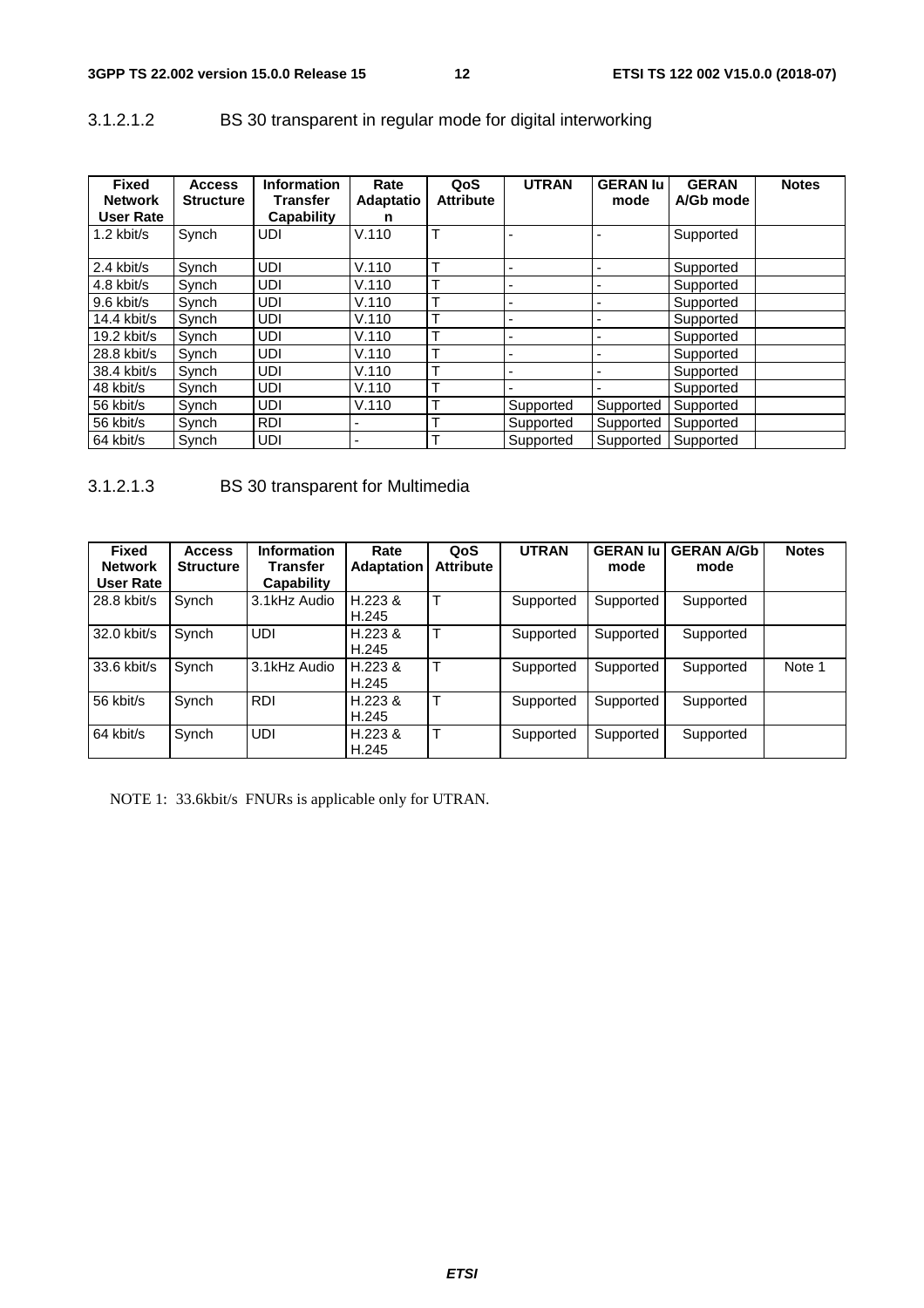# Annex A (informative): Change history

|                | <b>Change history</b> |                |             |                  |     |                |                       |                                                                                                                          |        |            |                                                     |
|----------------|-----------------------|----------------|-------------|------------------|-----|----------------|-----------------------|--------------------------------------------------------------------------------------------------------------------------|--------|------------|-----------------------------------------------------|
| <b>TSG SA#</b> | SA Doc.               | SA1 Doc        | <b>Spec</b> | <b>CR</b>        | Rev | Rel            |                       | Cat Subject/Comment                                                                                                      | Old    | <b>New</b> | WI                                                  |
| Jun 1999       |                       |                | 02.02       |                  |     |                |                       | Transferred to 3GPP SA1                                                                                                  | 8.0.0  | 3.0.0      |                                                     |
| $SP-05$        | SP-99479              | S1-99608       | 22.002      | 001              |     | R99            | D                     | Editorial changes for alignment                                                                                          | 3.0.0  | 3.1.0      |                                                     |
| $SP-05$        | SP-99446              | S1-99659       | 22.002      | 002              |     | <b>R99</b>     | B                     | <b>Bearer Services</b>                                                                                                   | 3.0.0  | 3.1.0      |                                                     |
| $SP-06$        | SP-99520              | S1-991008      | 22.002      | 003              |     | <b>R99</b>     | B                     | Addition of new general bearer<br>service user data characteristics<br>for 33.6kbit/s modem, FTM and<br>multimedia calls | 3.1.0  | 3.2.0      |                                                     |
| SP-06          | SP-99520              | S1-991075      | 22.002      | 004              |     | R99            | $\overline{\text{c}}$ | 22.002 made only applicable to<br>CS Domain.                                                                             | 3.1.0  | 3.2.0      |                                                     |
| SP-07          | SP-000054             | S1-000132      | 22.002      | 005              |     | <b>R99</b>     | F                     | Corrections on 3,1 kHz Audio<br>support                                                                                  | 3.2.0  | 3.3.0      |                                                     |
| $SP-08$        | SP-000192             | S1-000274      | 22.002      | 006              |     | <b>R99</b>     | F                     | Lower User Rates in UMTS for<br><b>Circuit Switched Data Services</b>                                                    | 3.3.0  | 3.4.0      |                                                     |
| $SP-09$        | SP-000371             | S1-000561      | 22.002      | 007              |     | R99            | F                     | 32 kbit/s UDI/RDI multimedia in<br><b>GSM</b>                                                                            | 3.4.0  | 3.5.0      |                                                     |
| $SP-09$        | SP-000390             | S1-000595      | 22.002      | 008              |     | R <sub>4</sub> | C                     | Deletion of bearer service BS 30<br>NT                                                                                   | 3.4.0  | 4.0.0      |                                                     |
| $SP-11$        | SP-010039             | S1-010253      | 22.002      | 010              |     | Rel-4          | $\mathsf{C}$          | CR to 22.002 clarification on<br><b>Circuit Switched Bearer Services</b><br>in UMTS                                      | 4.0.0  | 4.1.0      | CS<br>Bearers in<br><b>UMTs</b>                     |
| $SP-11$        | SP-010040             | S1-010254      | 22.002      | 011              |     | Rel-4          | D                     | Restructuring of 22.002                                                                                                  | 4.0.0  | 4.1.0      | $\overline{\text{cs}}$<br>Bearers in<br><b>UMTs</b> |
| SP-11          | SP-010040             | S1-010266      | 22.002      | 012              |     | Rel-4          | D                     | Restructuring of tables in section<br>3.1                                                                                | 4.0.0  | 4.1.0      | <b>CS</b><br>Bearers in<br><b>UMTs</b>              |
| $SP-12$        | SP-010257             | S1-010357      | 22.002      | $\overline{013}$ |     | Rel-4          | F                     | Corrections to erroneous<br>implementation of CRs SP-<br>010039 and SP-010040 to<br>22.002.                              | 4.1.0  | 4.2.0      | TEI4                                                |
| $SP-16$        | SP-020244             | S1-021076      | 22.002      | 014              |     | Rel-5          | F                     | CR to 22.002 Correction of<br>terminology and references                                                                 | 4.2.0  | 5.0.0      | TEI <sub>5</sub>                                    |
| <b>SP-26</b>   | SP-040744             | S1-040997      | 22.002      |                  |     | Rel-6          |                       | Updated from Rel-5 to Rel-6                                                                                              | 5.0.0  | 6.0.0      |                                                     |
| SP-36          |                       |                | 22.002      |                  |     | Rel-7          |                       | Updated from Rel-6 to Rel-7                                                                                              | 6.0.0  | 7.0.0      |                                                     |
| $SP-42$        |                       |                |             |                  |     | Rel-8          |                       | Updated from Rel-7 to Rel-8                                                                                              | 7.0.0  | 8.0.0      |                                                     |
| 2009-12        |                       |                |             |                  |     |                |                       | Update to Rel-9 version (MCC)                                                                                            | 8.0.0  | 9.0.0      |                                                     |
| 2011-03        |                       |                |             |                  |     |                |                       | Update to Rel-10 version (MCC)                                                                                           | 9.0.0  | 10.0.0     |                                                     |
| 2012-09        |                       |                |             |                  |     |                |                       | Update to Rel-11 version (MCC)                                                                                           | 10.0.0 | 11.0.0     |                                                     |
| 2014-10        |                       |                |             |                  |     |                |                       | Update to Rel-12 version (MCC)                                                                                           | 11.0.0 | 12.0.0     |                                                     |
| 2015-12        |                       |                |             |                  |     |                |                       | Update to Rel-13 version (MCC)                                                                                           | 12.0.0 | 13.0.0     |                                                     |
| 2017-03        |                       | $\overline{a}$ |             |                  |     |                |                       | Updated to Rel-14 by MCC                                                                                                 | 13.0.0 | 14.0.0     |                                                     |
| 2018-06        |                       |                |             |                  |     |                |                       | Updated to Rel-15 by MCC                                                                                                 | 14.0.0 | 15.0.0     |                                                     |